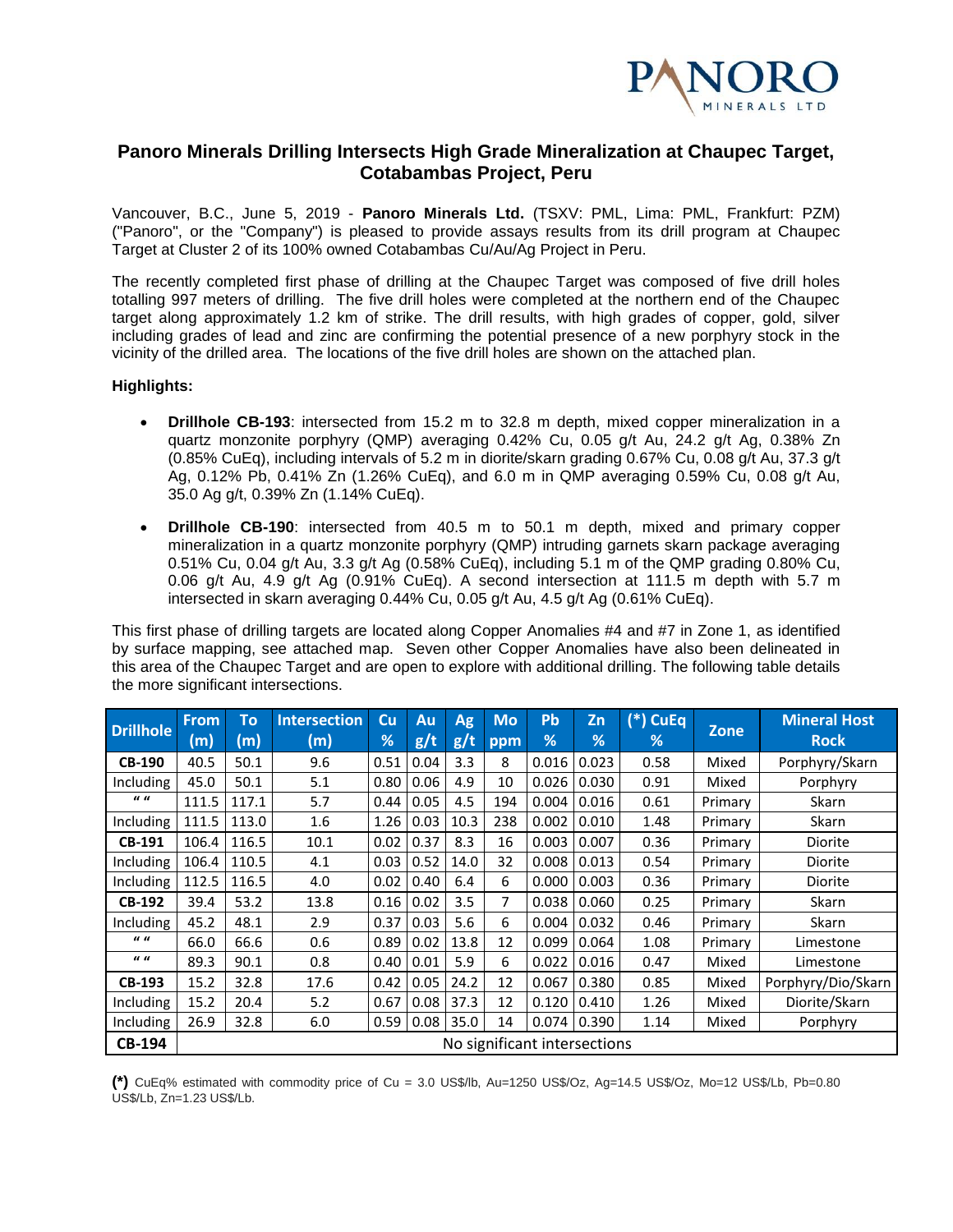*Drillhole CB-190*: was drilled to 187.5 m length. The first mineralized interval of 9.6 m length averaging 0.51%Cu, 0.04 g/t Au, 3.3 g/t Ag is hosted by a QMP dike and developed into the garnet skarn. The QMP has a quartz-sericite-pyrite alteration with disseminated chalcopyrite in quartz stockwork. The skarn package contains chrysocolla, copper pitch, chalcopyrite, andradite, pyroxene, magnetite and retrograde alteration (epidote, chlorite, actinolite). The second interval of 5.7 m length grading 0.44% Cu, 0.05 g/t Au, 4.5 g/t Ag contains disseminated and massive chalcopyrite within epidote-pyroxene skarn package and with retrograde alteration. Both intervals are separated by extended intersections of skarn without mineralization and diorite intrusive with propylitic alteration hosting a pyrite halo.

**Drillhole CB-191**: was drilled to 201.0 m length and intersected 10.1 m of primary sulfides grading 0.37 g/t Au and 8.3 g/t Ag associated with quartz stockwork including chlorite, pyrite and minor chalcopyrite, as part of an envelope of intermediate argillic and phyllic alteration in the diorite.

*Drillhole CB-192*: was drilled to 329.70 m length to explore the contact between the garnet/pyroxene skarn and the limestone and sandstone sediments at depth. The drillhole intersected 13.8 m of primary copper mineralization in skarn grading 0.16% Cu, 0.02 g/t Au, 3.5 g/t Ag. From 45.2 m to 90.1 m the drillhole intersected three veins from 0.6 m to 2.9 m width averaging from 0.37% Cu to 0.89 % Cu and from 5.6 g/t to 13.8 g/t Ag, containing chalcopyrite, chalcocite, pyrite, magnetite, muscovite, quartz, and calcite within an andradite garnet skarn package.

*Drillhole CB-193*: was drilled to 74.40 m length and intersected near surface 17.6 m of mixed copper mineralization grading 0.42%Cu, 0.05 g/t Au, 24.2 g/t Ag and 0.38% Zn within a QMP dike intruding into pyroxene skarn and diorite. Within the QMP 5.2 m was intercepted containing quartz stockwork with veinlets and patches of chalcopyrite, pyrite with traces of galena and sphalerite in phyllic alteration averaging 0.67 % Cu, 0.08 g/t Au, 37.3 g/t Ag, 0.12% Pb and 0.41% Zn. Within the skarn and diorite host rock, faulting/breccia textures were identified including 6.0 m of quartz-calcite veinlets containing tenorite, azurite, copper pitch in fractures, chalcopyrite, pyrite and traces of sphalerite, grading 0.59%Cu, 0.08 g/t Au, 35 g/t Ag and 0.39% Zn.

*Drillhole CB-194*: was drilled to explore the area east of Copper Anomaly #4 and test the continuity of the QMP/Skarn intersected by Drillhole CB-190. No significant intersections were obtained, suggesting the mineralization intersected by CB-190 dips vertically or to the west or is displaced by faulting.

The geophysical signatures below Zone 1 suggest the existence of a QMP stock hidden at depth along the contact between the diorite and limestone/sandstone sediments. This drill program tested the near surface geologic environment, where drillholes CB-190 and CB-193 intersected dikes/chimneys of QMP that may have direct relation with the metals source at depth and have introduced copper/gold/silver mineralization within the skarn and diorite host rocks.

#### **SUMMARY**

The drilling program completed along 1.2 km of strike of Zone 1, of the Chaupec Target in Cluster 2, is confirming the potential for a new porphyry stock in the vicinity of the drilled area, as previously suggested by the geophysical program.

- Mineralized quartz monzonite porphyry dikes (CB-190) with high copper and silver grades intersected at depth below surface outcrops, suggesting a QMP source stock proximity at depth.
- Diorite host rock (CB-191) is mineralized with high grades of gold and silver, indicating potential for porphyry stock at depth.
- Skarn mineralized bodies (CB-190, 192 193) with high copper and silver grades intersected at depth below surface outcrops, indicating proximity of a porphyry stock.
- Mineralized QMP (CB-193) with high copper, lead, zinc and very high silver grades (polymetallic), indicating the potential lateral proximity to a porphyry stock.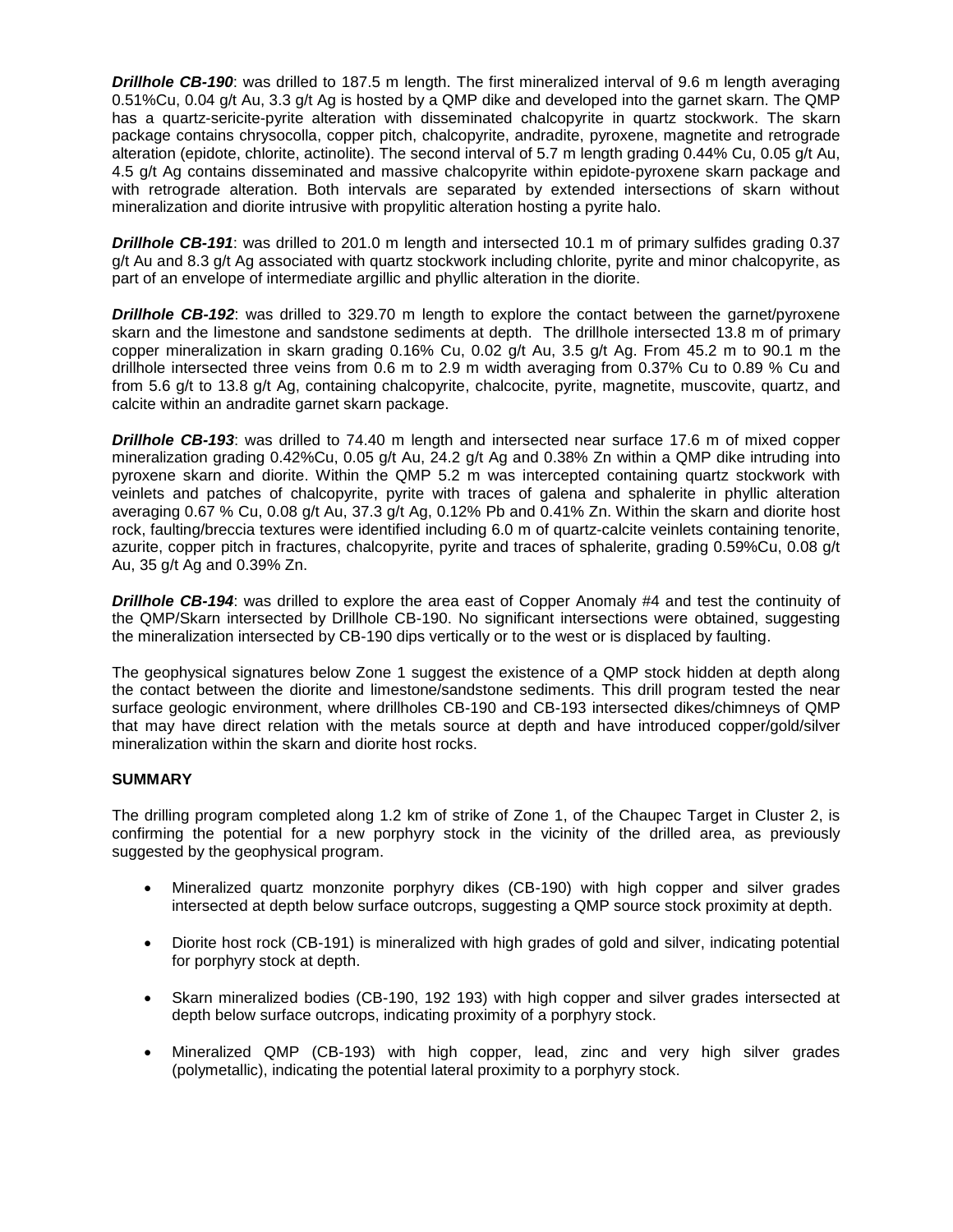Deleterious elements are very low at the Cotabambas project. Contents in mineral intersections at Chaupec vary from 7 to 96 ppm arsenic, from 5.5 to 52 ppm bismuth, from 3.5 to 12.8 ppm iron, and from 5 to 7.6 ppm antimony.

## **About Panoro**

Panoro Minerals is a uniquely positioned Peru focused copper exploration and development company. The company is advancing its flagship project, Cotabambas Copper-Gold-Silver Project and its Antilla Copper-Molybdenum Projects located in the strategically important area of southern Peru. The company is well financed to expand, enhance and advance its projects in the region where infrastructure such as railway, roads, ports, water supply, power generation and transmission are readily available and expanding quickly. The region boasts the recent investment of over \$US 15 billion into the construction or expansion of four large open pit copper mines.

Since 2007, the Company has completed over 80,000 m of exploration drilling at these two key projects leading to substantial increases in the mineral resource base for each, as summarized in the table below.

| Project       | Resource                                               | Million | Cu (%) | Au $(g/t)$ | Ag $(g/t)$ | Mo(%) | CuEq |  |  |
|---------------|--------------------------------------------------------|---------|--------|------------|------------|-------|------|--|--|
|               | Classification                                         | Tonnes  |        |            |            |       | %    |  |  |
| Cotabambas    | Indicated                                              | 117.1   | 0.42   | 0.23       | 2.74       | 0.001 | 0.59 |  |  |
| Cu/Au/Ag      | Inferred                                               | 605.3   | 0.31   | 0.17       | 2.33       | 0.002 | 0.44 |  |  |
|               | @ 0.20% CuEq cutoff, effective October 2013, Tetratech |         |        |            |            |       |      |  |  |
| Antilla Cu/Mo | Indicated                                              | 291.8   | 0.34   |            |            | 0.01  | 0.38 |  |  |
|               | Inferred                                               | 90.5    | 0.26   |            |            | 0.007 | 0.29 |  |  |
|               | @ 0.175% CuEq cutoff, effective May 2016, Tetratech    |         |        |            |            |       |      |  |  |

|  |  | <b>Summary of Cotabambas and Antilla Project Resources</b> |  |  |  |  |  |
|--|--|------------------------------------------------------------|--|--|--|--|--|
|--|--|------------------------------------------------------------|--|--|--|--|--|

Preliminary Economic Assessments (PEA) have been completed for both the Cotabambas and Antilla Projects, the key results are summarized below.

| <b>Key Project Parameters</b> |                     |                 | <b>Cotabambas Cu/Au/Ag</b><br>Project <sup>1</sup>                                                               | <b>Antilla Cu</b><br>Project <sup>2</sup> |  |
|-------------------------------|---------------------|-----------------|------------------------------------------------------------------------------------------------------------------|-------------------------------------------|--|
| Process Feed, life of mine    |                     | million tonnes  | 483.1                                                                                                            | 118.7                                     |  |
| Process Feed, daily           |                     | Tonnes          | 80,000                                                                                                           | 20,000                                    |  |
| Strip Ratio, life of mine     |                     |                 | 1.25:1                                                                                                           | 1.38:1                                    |  |
| <b>Before</b>                 | NPV <sub>7.5%</sub> | million USD     | 1,053                                                                                                            | 520                                       |  |
| $\text{Tax}^1$                | IRR.                | $\frac{0}{0}$   | 20.4                                                                                                             | 34.7                                      |  |
|                               | Payback             | vears           | 3.2                                                                                                              | 2.6                                       |  |
| After                         | NPV <sub>7.5%</sub> | million USD     | 684                                                                                                              | 305                                       |  |
| $\text{Tax}^1$                | <b>IRR</b>          | $\%$            | 16.7                                                                                                             | 25.9                                      |  |
|                               | Payback             | vears           | 3.6                                                                                                              | 3.0                                       |  |
| Annual                        | Cu                  | thousand tonnes | 70.5                                                                                                             | 21.0                                      |  |
| Average                       | Au                  | thousand ounces | 95.1                                                                                                             | ٠                                         |  |
| Payable                       | Ag                  | thousand ounces | 1,018.4                                                                                                          | ٠                                         |  |
| <b>Metals</b>                 | Mo                  | thousand tonnes |                                                                                                                  |                                           |  |
| <b>Initial Capital Cost</b>   |                     | million USD     | 1,530                                                                                                            | 250                                       |  |
| 1.<br><b>US\$12/lb</b>        |                     |                 | Project economics estimated at commodity prices of; Cu = US\$3.00/lb, Au = US\$1,250/oz, Ag = US\$18.50/oz, Mo = |                                           |  |

### **Summary of Cotabambas and Antilla Project PEA Results**

US\$12/lb 2. Project economics estimated at long term commodity price of Cu = US\$3.05/lb and Short term commodity price of Cu =

US\$3.20, US\$3.15 and US\$3.10 for Years 1,2 and 3 of operations, respectively.

The PEAs are considered preliminary in nature and include Inferred Mineral Resources that are considered too speculative to have the economic considerations applied that would enable classification as Mineral Reserves. There is no certainty that the conclusions within the updated PEA will be realized. Mineral Resources are not Mineral Reserves and do not have demonstrated economic viability.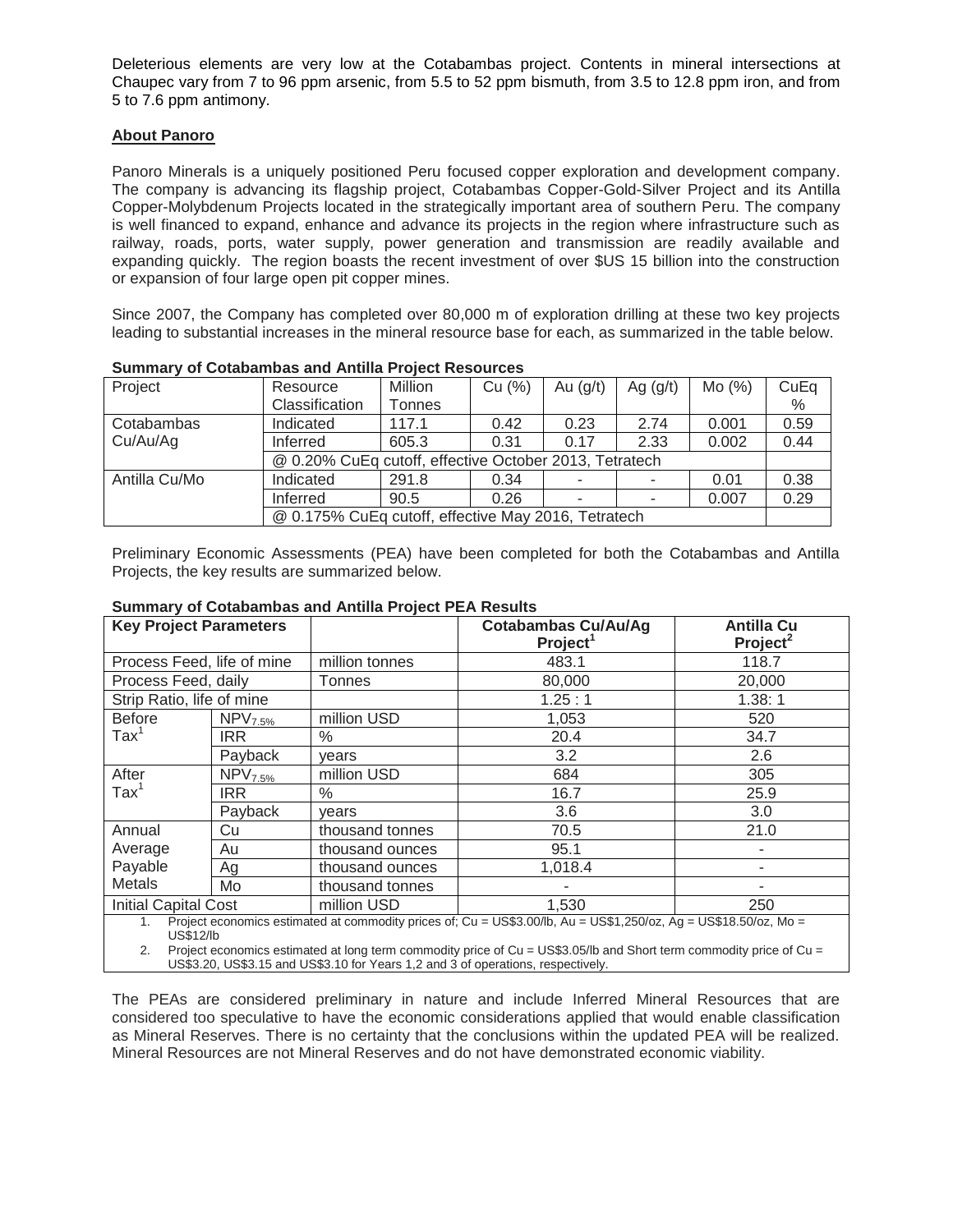The PEAs are considered preliminary in nature and include Inferred Mineral Resources that are considered too speculative to have the economic considerations applied that would enable classification as Mineral Reserves. There is no certainty that the conclusions within the updated PEA will be realized. Mineral Resources are not Mineral Reserves and do not have demonstrated economic viability.

Luis Vela, a Qualified Person under National Instrument 43-101, has reviewed and approved the scientific and technical information in this press release.

# On behalf of the Board of **Panoro Minerals Ltd.**

Luquman Shaheen. PEng, PE, MBA President & CEO

## **FOR FURTHER INFORMATION, CONTACT: Panoro Minerals Ltd.** Luquman Shaheen, President & CEO<br>Phone: 604.684.4246 Fax: 604.684.4200 Phone: 604.684.4246 Email: info@panoro.com Web: [www.panoro.com](http://www.panoro.com/)

**Renmark Financial Communications Inc.**  Melanie Barbeau Tel.: (514) 939-3989 mbarbeau@renmarkfinancial.com [www.renmarkfinancial.com](http://www.renmarkfinancial.com/)

**CAUTION REGARDING FORWARD LOOKING STATEMENTS**: Information and statements contained in this news release that are not historical facts are "forward-looking information" within the meaning of applicable Canadian securities legislation and involve risks and uncertainties.

Forward-looking statements are subject to a variety of known and unknown risks, uncertainties and other factors which could cause actual events or results to differ materially from those expressed or implied by the forward-looking statements, including, without limitation:

- risks relating to metal price fluctuations;
- risks relating to estimates of mineral resources, production, capital and operating costs, decommissioning or reclamation expenses, proving to be inaccurate;
- the inherent operational risks associated with mining and mineral exploration, development, mine construction and operating activities, many of which are beyond Panoro's control;
- risks relating to Panoro's ability to enforce Panoro's legal rights under permits or licenses or risk that Panoro's will become subject to litigation or arbitration that has an adverse outcome;
- risks relating to Panoro's projects being in Peru, including political, economic and regulatory instability;
- risks relating to the uncertainty of applications to obtain, extend or renew licenses and permits;
- risks relating to potential challenges to Panoro's right to explore and/or develop its projects;
- risks relating to mineral resource estimates being based on interpretations and assumptions which may result in less mineral production under actual circumstances;
- risks relating to Panoro's operations being subject to environmental and remediation requirements, which may increase the cost of doing business and restrict Panoro's operations;
- risks relating to being adversely affected by environmental, safety and regulatory risks, including increased regulatory burdens or delays and changes of law;
- risks relating to inadequate insurance or inability to obtain insurance;
- risks relating to the fact that Panoro's properties are not yet in commercial production;
- risks relating to fluctuations in foreign currency exchange rates, interest rates and tax rates; and
- risks relating to Panoro's ability to raise funding to continue its exploration, development and mining activities.

This list is not exhaustive of the factors that may affect the forward-looking information and statements contained in this news release. Should one or more of these risks and uncertainties materialize, or should underlying assumptions prove incorrect, actual results may vary materially from those described in the forward-looking information. The forward-looking information contained in this news release is based